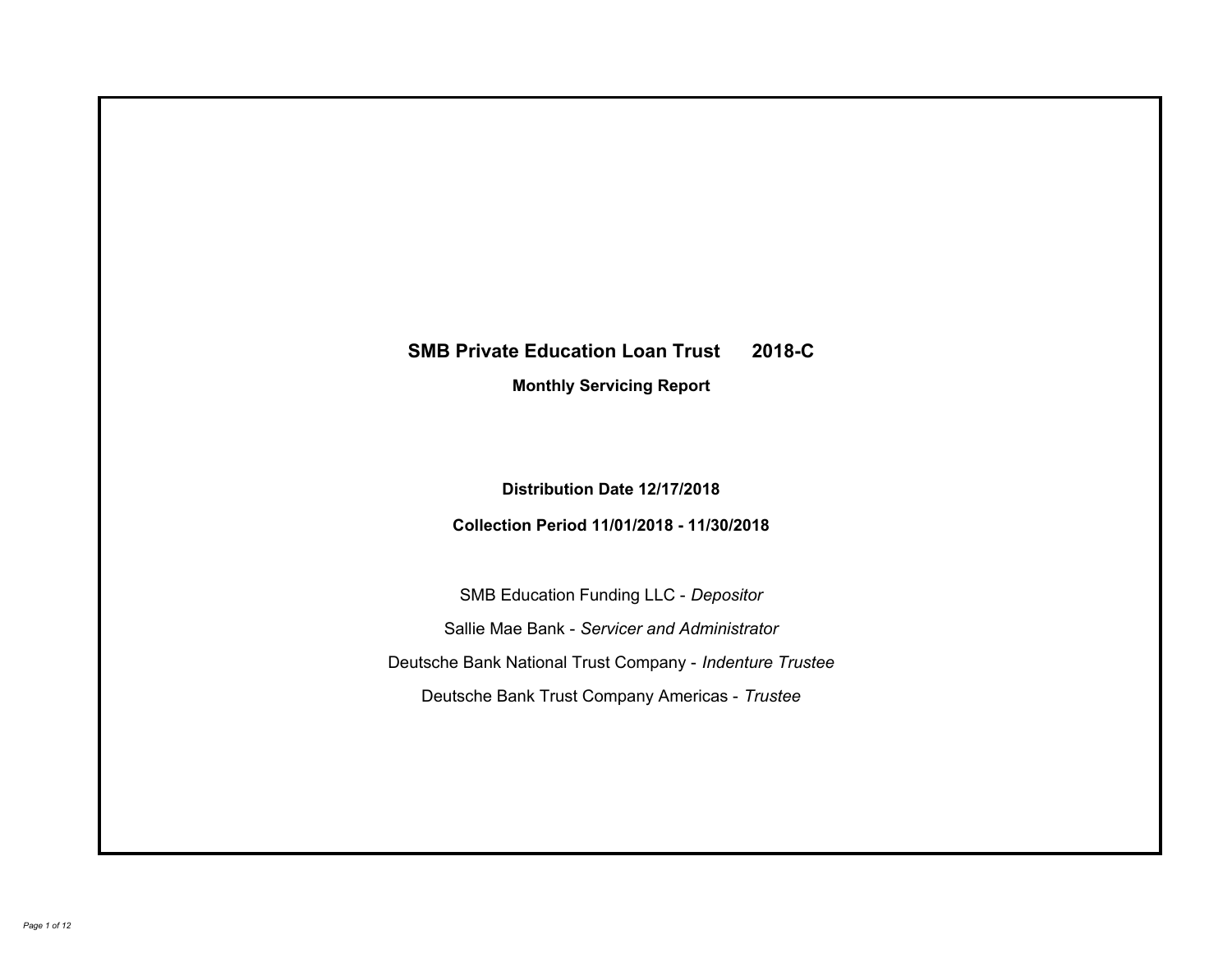| <b>Student Loan Portfolio Characteristics</b> | <b>Settlement Date</b><br>09/19/2018                           | 10/31/2018       | 11/30/2018                                                                                                                                                                                                                           |
|-----------------------------------------------|----------------------------------------------------------------|------------------|--------------------------------------------------------------------------------------------------------------------------------------------------------------------------------------------------------------------------------------|
| <b>Principal Balance</b>                      | \$557,492,029.76                                               | \$549,417,442.01 | \$549,159,682.04                                                                                                                                                                                                                     |
| Interest to be Capitalized Balance            | 38,025,828.51                                                  | 40,021,224.08    | 35,999,894.24                                                                                                                                                                                                                        |
| Pool Balance                                  | \$595,517,858.27                                               | \$589,438,666.09 | \$585,159,576.28                                                                                                                                                                                                                     |
| Weighted Average Coupon (WAC)                 |                                                                |                  |                                                                                                                                                                                                                                      |
| WAC1 (Contractual Interest Rate on the Loan)  | 9.74%                                                          | 9.92%            | 9.92%                                                                                                                                                                                                                                |
| WAC2 (Average of Applicable Interest Rate)    | 9.70%                                                          | 9.88%            | 9.88%                                                                                                                                                                                                                                |
| WAC3 (Average of Actual Interest Rate)        | 9.62%                                                          | 9.80%            | 9.80%                                                                                                                                                                                                                                |
| Weighted Average Remaining Term               | 137.72                                                         | 137.29           | 136.77                                                                                                                                                                                                                               |
| Number of Loans                               | 48,318                                                         | 47,868           | 47,485                                                                                                                                                                                                                               |
| Number of Borrowers                           | 46,914                                                         | 46,476           | 46,112                                                                                                                                                                                                                               |
|                                               |                                                                |                  | 0.982606261<br>9.63%                                                                                                                                                                                                                 |
|                                               |                                                                |                  |                                                                                                                                                                                                                                      |
| <b>Debt Securities</b><br>Cusip/Isin          |                                                                |                  | 12/17/2018                                                                                                                                                                                                                           |
| 78449QAA5<br>A1                               |                                                                |                  | \$147,299,561.12                                                                                                                                                                                                                     |
| A <sub>2</sub> A<br>78449QAB3                 |                                                                |                  | \$219,000,000.00                                                                                                                                                                                                                     |
| A2B<br>78449QAC1                              |                                                                |                  | \$108,000,000.00                                                                                                                                                                                                                     |
| B<br>78449QAD9                                |                                                                |                  | \$40,000,000.00                                                                                                                                                                                                                      |
|                                               |                                                                |                  |                                                                                                                                                                                                                                      |
| <b>Certificates</b><br><b>Cusip/Isin</b>      |                                                                |                  | 12/17/2018                                                                                                                                                                                                                           |
| 78449Q107<br>Residual                         |                                                                |                  | \$100,000.00                                                                                                                                                                                                                         |
|                                               |                                                                |                  |                                                                                                                                                                                                                                      |
| <b>Account Balances</b>                       |                                                                |                  | 12/17/2018                                                                                                                                                                                                                           |
| Reserve Account Balance                       |                                                                |                  | \$1,508,827.00                                                                                                                                                                                                                       |
|                                               |                                                                |                  |                                                                                                                                                                                                                                      |
| <b>Asset / Liability</b>                      |                                                                |                  | 12/17/2018                                                                                                                                                                                                                           |
| Overcollateralization Percentage              |                                                                | 11.66%           | 12.11%                                                                                                                                                                                                                               |
| Specified Overcollateralization Amount        |                                                                |                  | \$146,289,894.07                                                                                                                                                                                                                     |
| <b>Actual Overcollateralization Amount</b>    |                                                                |                  | \$70,860,015.16                                                                                                                                                                                                                      |
|                                               | Pool Factor<br>Since Issued Total Constant Prepayment Rate (1) |                  | 0.989791755<br>9.67%<br>11/15/2018<br>\$153,703,365.14<br>\$219,000,000.00<br>\$108,000,000.00<br>\$40,000,000.00<br>11/15/2018<br>\$100,000.00<br>11/15/2018<br>\$1,508,827.00<br>11/15/2018<br>\$147,359,666.52<br>\$68,735,300.95 |

(1) For additional information, see 'Since Issued CPR Methodology' found on page 11 of this report.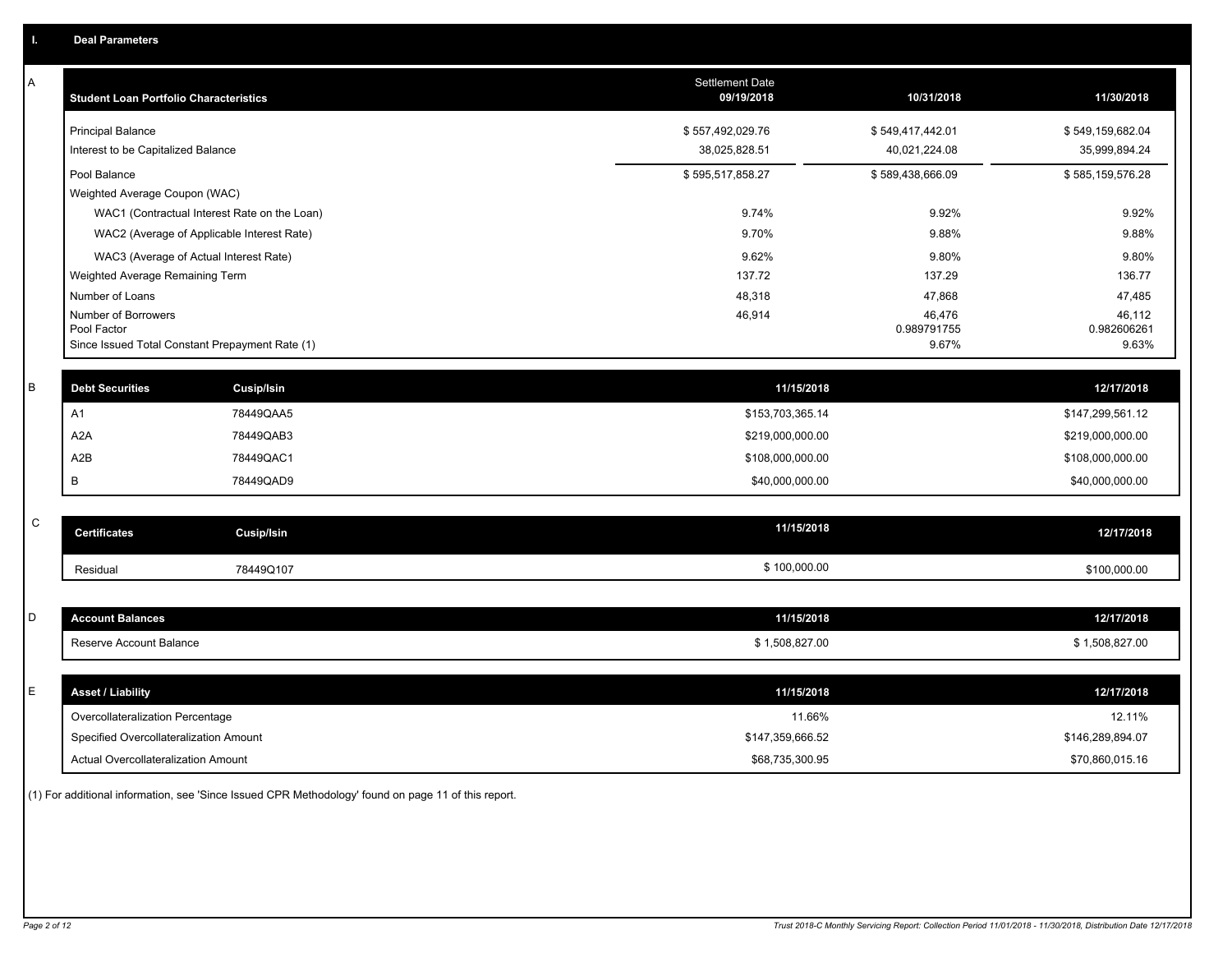# **II. 2018-C Trust Activity 11/01/2018 through 11/30/2018**

| <b>Borrower Principal</b><br>5,864,209.09<br>0.00<br><b>Consolidation Activity Principal</b><br>0.00<br>Seller Principal Reimbursement<br>0.00<br>Servicer Principal Reimbursement<br>0.00<br>Delinquent Principal Purchases by Servicer<br>19,549.39<br><b>Other Principal Deposits</b><br>\$5,883,758.48<br><b>Total Principal Receipts</b><br>В<br><b>Student Loan Interest Receipts</b><br>Borrower Interest<br>2,332,570.50<br>0.00<br><b>Consolidation Activity Interest</b> |  |
|------------------------------------------------------------------------------------------------------------------------------------------------------------------------------------------------------------------------------------------------------------------------------------------------------------------------------------------------------------------------------------------------------------------------------------------------------------------------------------|--|
|                                                                                                                                                                                                                                                                                                                                                                                                                                                                                    |  |
|                                                                                                                                                                                                                                                                                                                                                                                                                                                                                    |  |
|                                                                                                                                                                                                                                                                                                                                                                                                                                                                                    |  |
|                                                                                                                                                                                                                                                                                                                                                                                                                                                                                    |  |
|                                                                                                                                                                                                                                                                                                                                                                                                                                                                                    |  |
|                                                                                                                                                                                                                                                                                                                                                                                                                                                                                    |  |
|                                                                                                                                                                                                                                                                                                                                                                                                                                                                                    |  |
|                                                                                                                                                                                                                                                                                                                                                                                                                                                                                    |  |
|                                                                                                                                                                                                                                                                                                                                                                                                                                                                                    |  |
|                                                                                                                                                                                                                                                                                                                                                                                                                                                                                    |  |
| 0.00<br>Seller Interest Reimbursement                                                                                                                                                                                                                                                                                                                                                                                                                                              |  |
| 0.00<br>Servicer Interest Reimbursement                                                                                                                                                                                                                                                                                                                                                                                                                                            |  |
| 0.00<br>Delinquent Interest Purchases by Servicer                                                                                                                                                                                                                                                                                                                                                                                                                                  |  |
| <b>Other Interest Deposits</b><br>3,589.14                                                                                                                                                                                                                                                                                                                                                                                                                                         |  |
| \$2,336,159.64<br><b>Total Interest Receipts</b>                                                                                                                                                                                                                                                                                                                                                                                                                                   |  |
| C<br><b>Recoveries on Realized Losses</b><br>\$11,544.79                                                                                                                                                                                                                                                                                                                                                                                                                           |  |
| D<br><b>Investment Income</b><br>\$18,200.41                                                                                                                                                                                                                                                                                                                                                                                                                                       |  |
| E<br><b>Funds Borrowed from Next Collection Period</b><br>\$0.00                                                                                                                                                                                                                                                                                                                                                                                                                   |  |
| F<br>\$0.00<br><b>Funds Repaid from Prior Collection Period</b>                                                                                                                                                                                                                                                                                                                                                                                                                    |  |
| G<br>\$0.00<br><b>Loan Sale or Purchase Proceeds</b>                                                                                                                                                                                                                                                                                                                                                                                                                               |  |
| \$0.00<br>н<br>Initial Deposits to Distribution Account                                                                                                                                                                                                                                                                                                                                                                                                                            |  |
| \$0.00<br><b>Excess Transferred from Other Accounts</b>                                                                                                                                                                                                                                                                                                                                                                                                                            |  |
| <b>Borrower Benefit Reimbursements</b><br>\$0.00<br>J                                                                                                                                                                                                                                                                                                                                                                                                                              |  |
| Κ<br><b>Other Deposits</b><br>\$0.00                                                                                                                                                                                                                                                                                                                                                                                                                                               |  |
| L<br><b>Other Fees Collected</b><br>\$0.00                                                                                                                                                                                                                                                                                                                                                                                                                                         |  |
| М<br><b>AVAILABLE FUNDS</b><br>\$8,249,663.32                                                                                                                                                                                                                                                                                                                                                                                                                                      |  |
| N<br>Non-Cash Principal Activity During Collection Period<br>\$5,625,998.51                                                                                                                                                                                                                                                                                                                                                                                                        |  |
| O<br>Aggregate Purchased Amounts by the Depositor, Servicer or Seller<br>\$23,138.53                                                                                                                                                                                                                                                                                                                                                                                               |  |
| P<br>\$0.00<br>Aggregate Loan Substitutions                                                                                                                                                                                                                                                                                                                                                                                                                                        |  |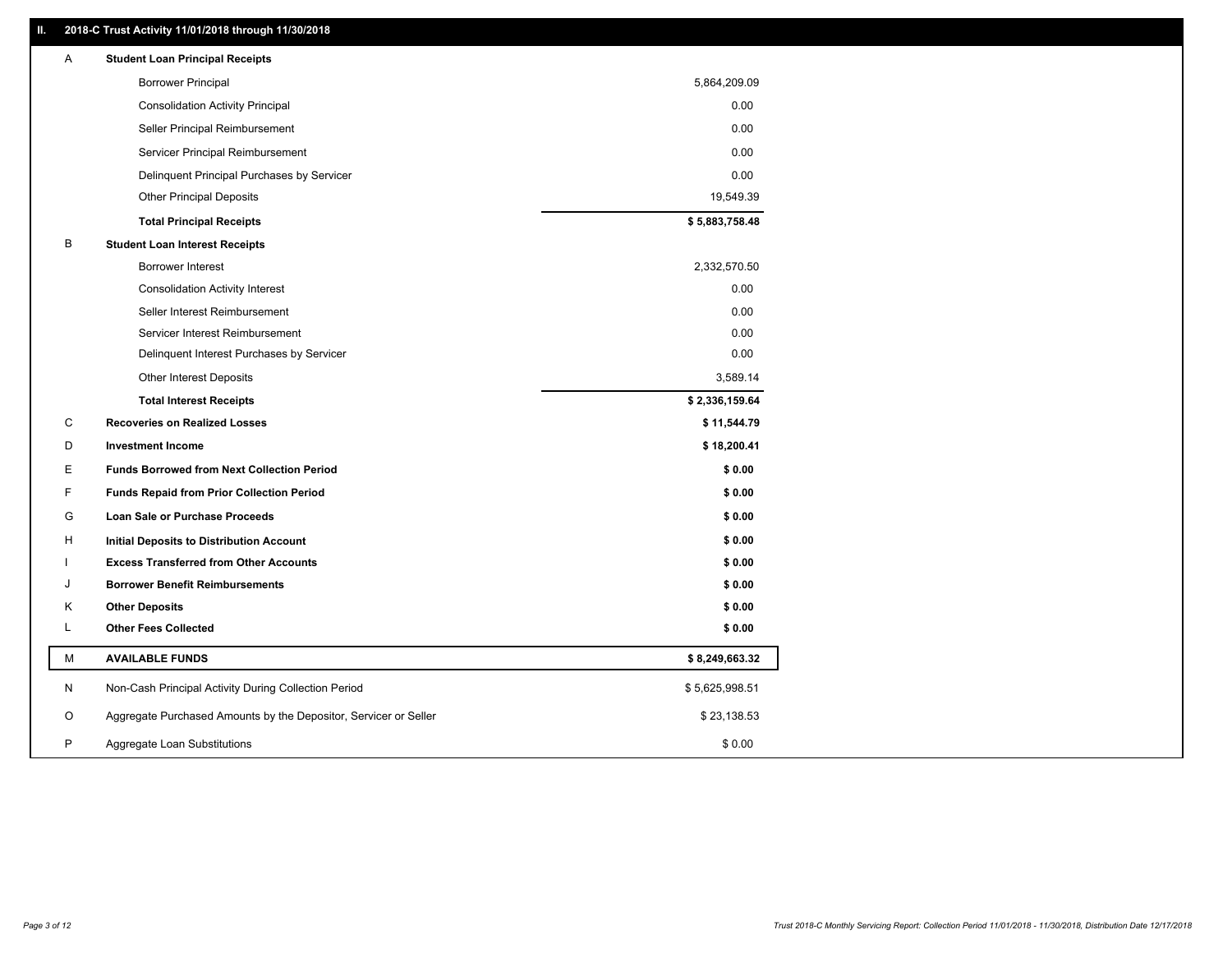|                   |                       |                          |         |                                                           | <b>Loans by Repayment Status</b> |                            |                          |         |                                                           |                |                            |
|-------------------|-----------------------|--------------------------|---------|-----------------------------------------------------------|----------------------------------|----------------------------|--------------------------|---------|-----------------------------------------------------------|----------------|----------------------------|
|                   |                       |                          |         | 11/30/2018                                                |                                  |                            |                          |         | 10/31/2018                                                |                |                            |
|                   |                       | <b>Wtd Avg</b><br>Coupon | # Loans | Principal and<br><b>Interest Accrued</b><br>to Capitalize | % of Principal                   | % of Loans in<br>Repay (1) | <b>Wtd Avg</b><br>Coupon | # Loans | Principal and<br><b>Interest Accrued</b><br>to Capitalize | % of Principal | % of Loans in<br>Repay (1) |
| INTERIM:          | IN SCHOOL             | 10.54%                   | 10,100  | \$130,989,263.31                                          | 22.385%                          | $-$ %                      | 10.54%                   | 10,153  | \$130,834,151.43                                          | 22.196%        | $-$ %                      |
|                   | GRACE                 | 10.20%                   | 2,077   | \$27,613,239.20                                           | 4.719%                           | $-$ %                      | 10.18%                   | 4,201   | \$54,109,853.54                                           | 9.180%         | $-$ %                      |
|                   | <b>DEFERMENT</b>      | 10.44%                   | 1,531   | \$17,763,293.32                                           | 3.036%                           | $-$ %                      | 10.44%                   | 1,542   | \$17,809,396.74                                           | 3.021%         | $-$ %                      |
| <b>REPAYMENT:</b> | <b>CURRENT</b>        | 9.47%                    | 32,297  | \$389,660,686.98                                          | 66.590%                          | 95.320%                    | 9.43%                    | 30,673  | \$370,322,342.08                                          | 62.826%        | 95.768%                    |
|                   | 31-60 DAYS DELINQUENT | 11.00%                   | 304     | \$3,616,804.31                                            | 0.618%                           | 0.885%                     | 10.86%                   | 275     | \$3,132,360.50                                            | 0.531%         | 0.810%                     |
|                   | 61-90 DAYS DELINQUENT | 10.72%                   | 104     | \$1,236,931.24                                            | 0.211%                           | 0.303%                     | 10.92%                   | 132     | \$1,556,461.05                                            | 0.264%         | 0.403%                     |
|                   | > 90 DAYS DELINQUENT  | 11.04%                   | 75      | \$851,907.41                                              | 0.146%                           | 0.208%                     | 11.17%                   | 62      | \$649,678.20                                              | 0.110%         | 0.168%                     |
|                   | FORBEARANCE           | 9.87%                    | 997     | \$13,427,450.51                                           | 2.295%                           | 3.285%                     | 9.77%                    | 830     | \$11,024,422.55                                           | 1.870%         | 2.851%                     |
| <b>TOTAL</b>      |                       |                          | 47,485  | \$585,159,576.28                                          | 100.00%                          | 100.00%                    |                          | 47,868  | \$589,438,666.09                                          | 100.00%        | 100.00%                    |

Percentages may not total 100% due to rounding \*

1 Loans classified in "Repayment" include any loan for which interim interest only, \$25 fixed payments or full principal and interest payments are due.

|                         |                                                                                                                                                                                |                   |         |                                                           | <b>Loans by Borrower Status</b> |                                |                          |         |                                                                  |                |                                |
|-------------------------|--------------------------------------------------------------------------------------------------------------------------------------------------------------------------------|-------------------|---------|-----------------------------------------------------------|---------------------------------|--------------------------------|--------------------------|---------|------------------------------------------------------------------|----------------|--------------------------------|
|                         |                                                                                                                                                                                |                   |         | 11/30/2018                                                |                                 |                                |                          |         | 10/31/2018                                                       |                |                                |
|                         |                                                                                                                                                                                | Wtd Avg<br>Coupon | # Loans | Principal and<br><b>Interest Accrued</b><br>to Capitalize | % of Principal                  | % of Loans in<br>P&I Repay (2) | <b>Wtd Avg</b><br>Coupon | # Loans | <b>Principal and</b><br><b>Interest Accrued</b><br>to Capitalize | % of Principal | % of Loans in<br>P&I Repay (2) |
| INTERIM:                | IN SCHOOL                                                                                                                                                                      | 9.98%             | 20,159  | \$270,709,124.39                                          | 46.262%                         | $-$ %                          | 9.98%                    | 20,294  | \$271,331,330.15                                                 | 46.032%        | $-$ %                          |
|                         | GRACE                                                                                                                                                                          | 9.70%             | 4,198   | \$58,822,566.71                                           | 10.052%                         | $-$ %                          | 9.71%                    | 8,253   | \$110,140,262.81                                                 | 18.686%        | $-$ %                          |
|                         | <b>DEFERMENT</b>                                                                                                                                                               | 10.04%            | 2,743   | \$31,050,890.90                                           | 5.306%                          | $-$ %                          | 10.02%                   | 2,740   | \$30,761,055.37                                                  | 5.219%         | $-$ %                          |
| P&I REPAYMENT:          | <b>CURRENT</b>                                                                                                                                                                 | 9.51%             | 18,965  | \$206,058,020.05                                          | 35.214%                         | 91.754%                        | 9.48%                    | 15,346  | \$161,603,342.58                                                 | 27.416%        | 91.195%                        |
|                         | 31-60 DAYS DELINQUENT                                                                                                                                                          | 11.02%            | 258     | \$3,140,893.19                                            | 0.537%                          | 1.399%                         | 11.01%                   | 223     | \$2,477,255.41                                                   | 0.420%         | 1.398%                         |
|                         | 61-90 DAYS DELINQUENT                                                                                                                                                          | 10.82%            | 93      | \$1,130,368.92                                            | 0.193%                          | 0.503%                         | 11.00%                   | 123     | \$1,464,954.29                                                   | 0.249%         | 0.827%                         |
|                         | > 90 DAYS DELINQUENT                                                                                                                                                           | 11.04%            | 71      | \$812,397.68                                              | 0.139%                          | 0.362%                         | 11.19%                   | 59      | \$636,042.93                                                     | 0.108%         | 0.359%                         |
|                         | <b>FORBEARANCE</b>                                                                                                                                                             | 9.87%             | 998     | \$13,435,314.44                                           | 2.296%                          | 5.982%                         | 9.77%                    | 830     | \$11,024,422.55                                                  | 1.870%         | 6.221%                         |
| <b>TOTAL</b><br>$\star$ | Percentages may not total 100% due to rounding<br>2 Loans classified in "P&I Repayment" includes only those loans for which scheduled principal and interest payments are due. |                   | 47,485  | \$585,159,576.28                                          | 100.00%                         | 100.00%                        |                          | 47,868  | \$589,438,666.09                                                 | 100.00%        | 100.00%                        |

WAC reflects WAC3 To conform with company standard reporting these sections now include Princial and Interest Accrued to Capitalize.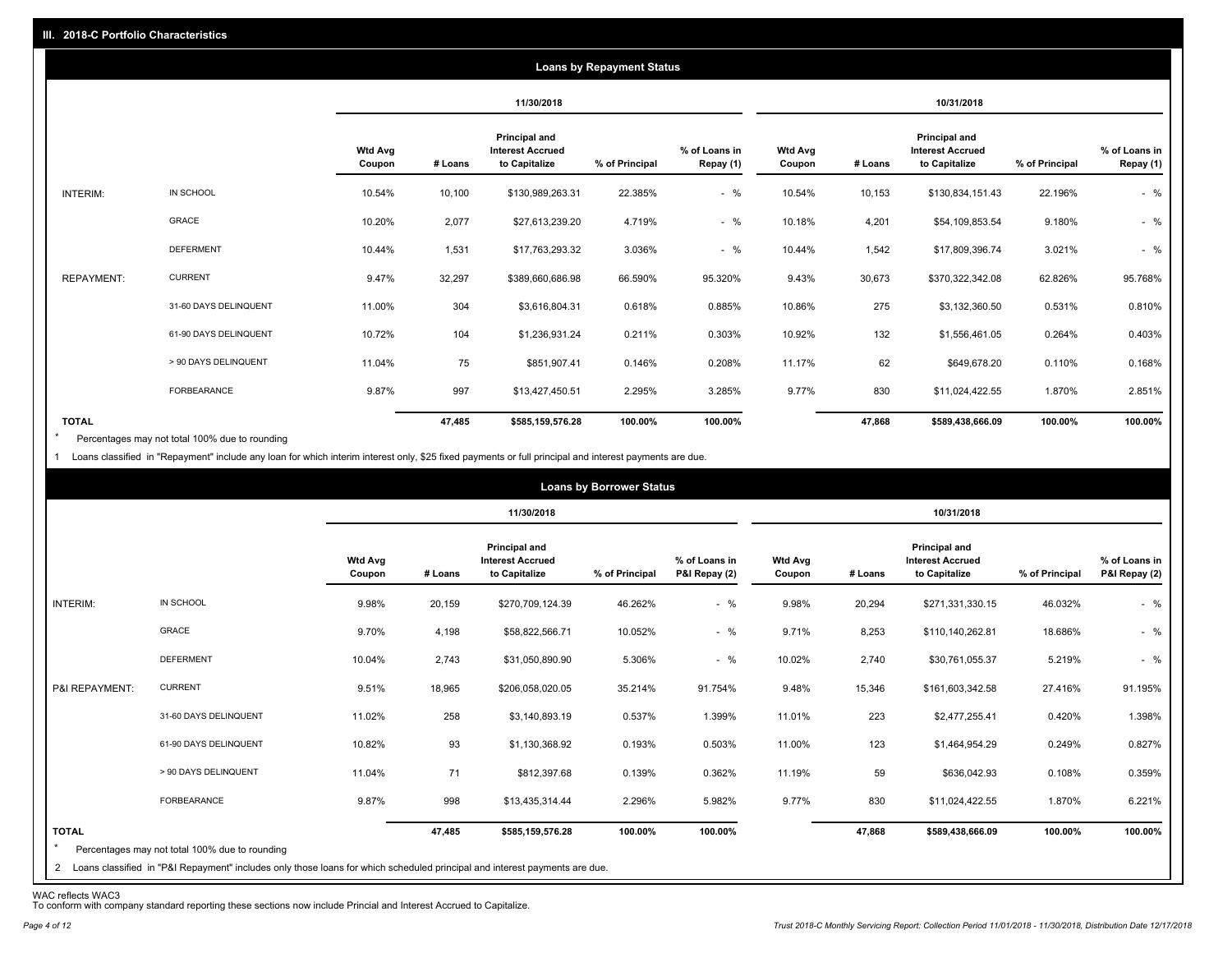|                                                                                                  | 11/30/2018       | 10/31/2018       |  |
|--------------------------------------------------------------------------------------------------|------------------|------------------|--|
| Pool Balance                                                                                     | \$585,159,576.28 | \$589,438,666.09 |  |
| Total # Loans                                                                                    | 47,485           | 47,868           |  |
| <b>Total # Borrowers</b>                                                                         | 46,112           | 46,476           |  |
| Weighted Average Coupon                                                                          | 9.88%            | 9.88%            |  |
| Weighted Average Remaining Term                                                                  | 136.77           | 137.29           |  |
| Percent of Pool - Cosigned                                                                       | 92.2%            | 92.2%            |  |
| Percent of Pool - Non Cosigned                                                                   | 7.8%             | 7.8%             |  |
| Borrower Interest Accrued for Period                                                             | \$4,388,606.67   | \$6,284,013.38   |  |
| <b>Outstanding Borrower Interest Accrued</b>                                                     | \$38,437,802.21  | \$42,347,802.80  |  |
| Gross Principal Realized Loss - Periodic *                                                       | \$312,811.73     | \$92,130.22      |  |
| Gross Principal Realized Loss - Cumulative *                                                     | \$404,941.95     | \$92,130.22      |  |
| Recoveries on Realized Losses - Periodic                                                         | \$11,544.79      | \$0.00           |  |
| Recoveries on Realized Losses - Cumulative                                                       | \$11,544.79      | \$0.00           |  |
| Net Losses - Periodic                                                                            | \$301,266.94     | \$92,130.22      |  |
| Net Losses - Cumulative                                                                          | \$393,397.16     | \$92,130.22      |  |
| Non-Cash Principal Activity - Capitalized Interest                                               | \$5,939,191.78   | \$960,351.53     |  |
| Since Issued Total Constant Prepayment Rate (CPR) (1)                                            | 9.63%            | 9.67%            |  |
| <b>Loan Substitutions</b>                                                                        | \$0.00           | \$0.00           |  |
| <b>Cumulative Loan Substitutions</b>                                                             | \$0.00           | \$0.00           |  |
| <b>Unpaid Servicing Fees</b>                                                                     | \$0.00           | \$0.00           |  |
| <b>Unpaid Administration Fees</b>                                                                | \$0.00           | \$0.00           |  |
| <b>Unpaid Carryover Servicing Fees</b>                                                           | \$0.00           | \$0.00           |  |
| Note Interest Shortfall                                                                          | \$0.00           | \$0.00           |  |
| Loans in Modification                                                                            | \$1,232,522.00   | \$838,983.95     |  |
| % of Loans in Modification as a % of Loans in Repayment (P&I)                                    | 0.58%            | 0.50%            |  |
|                                                                                                  |                  |                  |  |
| % Annualized Gross Principal Realized Loss - Periodic as a %<br>of Loans in Repayment (P&I) * 12 | 1.78%            | 0.67%            |  |
|                                                                                                  |                  |                  |  |
| % Gross Principal Realized Loss - Cumulative as a % of<br>Original Pool Balance                  | 0.07%            | 0.02%            |  |
|                                                                                                  |                  |                  |  |

\* In accordance with the Servicer's current policies and procedures, after September 1, 2017 loans subject to bankruptcy claims generally will not be reported as a charged-off unless and until they are delinquent for 120 d

(1) For additional information, see 'Since Issued CPR Methodology' found on page 11 of this report.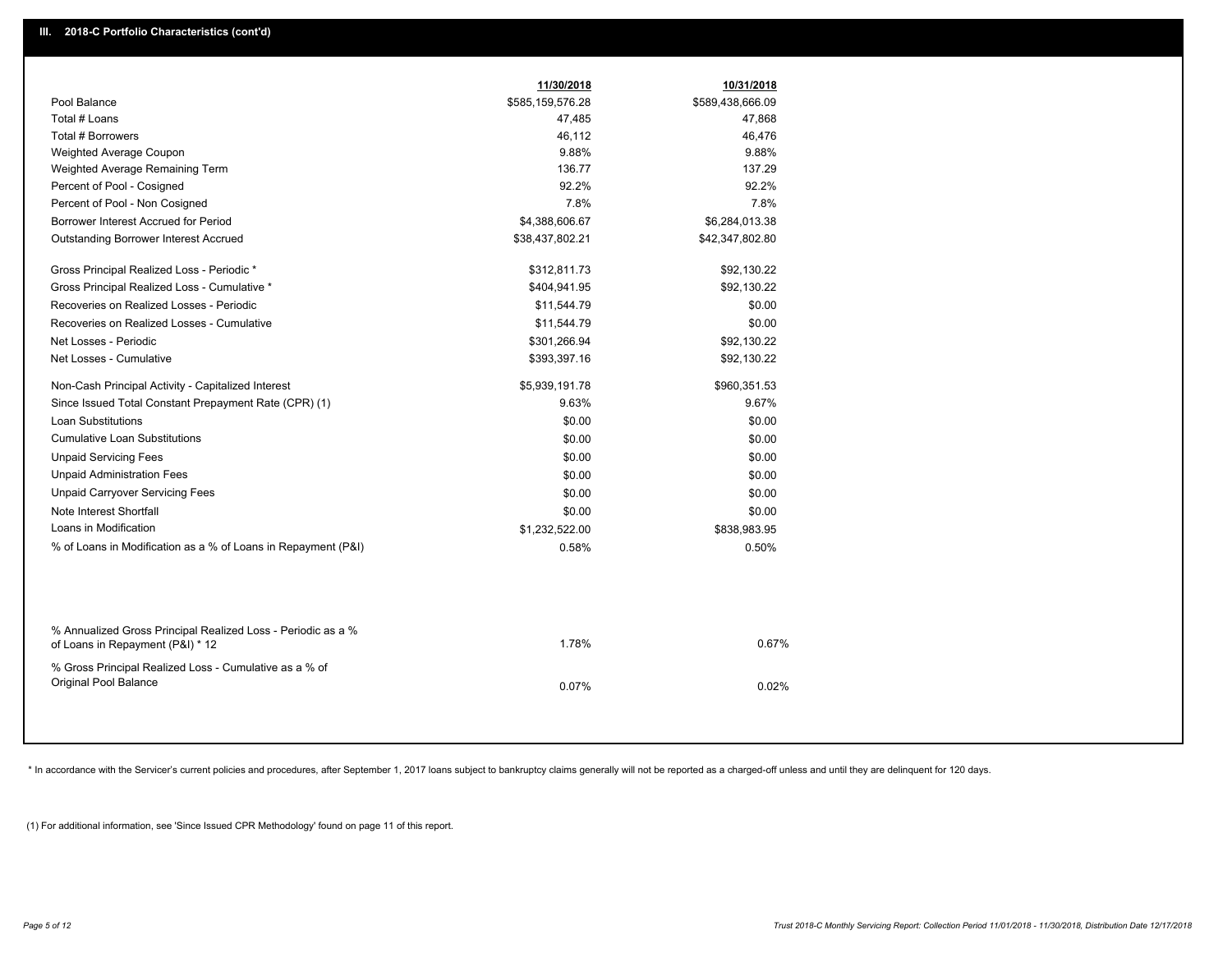#### **Loan Program**  A

|                                    | Weighted<br><b>Average Coupon</b> | # LOANS | <b>\$ AMOUNT</b> | $%$ *     |
|------------------------------------|-----------------------------------|---------|------------------|-----------|
| - Smart Option Interest-Only Loans | 8.58%                             | 11,610  | \$120,041,113.54 | 20.514%   |
| - Smart Option Fixed Pay Loans     | 9.85%                             | 11,973  | \$179,212,636.68 | 30.626%   |
| - Smart Option Deferred Loans      | 10.28%                            | 23.902  | \$285,905,826.06 | 48.859%   |
| - Other Loan Programs              | $0.00\%$                          | 0       | \$0.00           | $0.000\%$ |
| <b>Total</b>                       | $9.80\%$                          | 47,485  | \$585,159,576.28 | 100.000%  |

\* Percentages may not total 100% due to rounding

B

C

**Index Type**

|                       | Weighted<br><b>Average Coupon</b> | # LOANS | \$ AMOUNT        | $%$ *     |
|-----------------------|-----------------------------------|---------|------------------|-----------|
| - Fixed Rate Loans    | 9.76%                             | 14,015  | \$178,653,682.37 | 30.531%   |
| - LIBOR Indexed Loans | 9.81%                             | 33,470  | \$406,505,893.91 | 69.469%   |
| - Other Index Rates   | $0.00\%$                          | 0       | \$0.00           | $0.000\%$ |
| <b>Total</b>          | 9.80%                             | 47,485  | \$585,159,576.28 | 100.000%  |

\* Percentages may not total 100% due to rounding

# **Weighted Average Recent FICO**

|                      | # LOANS | <b>\$ AMOUNT</b> | $%$ *    |
|----------------------|---------|------------------|----------|
| $0 - 639$            | 2,310   | \$24,214,814.09  | 4.138%   |
| 640 - 669            | 2,916   | \$32,946,262.29  | 5.630%   |
| 670 - 699            | 5,847   | \$70,781,961.55  | 12.096%  |
| 700 - 739            | 11.470  | \$141,720,938.08 | 24.219%  |
| $740 +$              | 24,935  | \$315,416,405.37 | 53.903%  |
| $N/A$ <sub>(1)</sub> |         | \$79,194.90      | 0.014%   |
| <b>Total</b>         | 47,485  | \$585,159,576.28 | 100.000% |

WAC reflects WAC3

To conform with company standard reporting these sections now include Princial and Interest Accrued to Capitalize.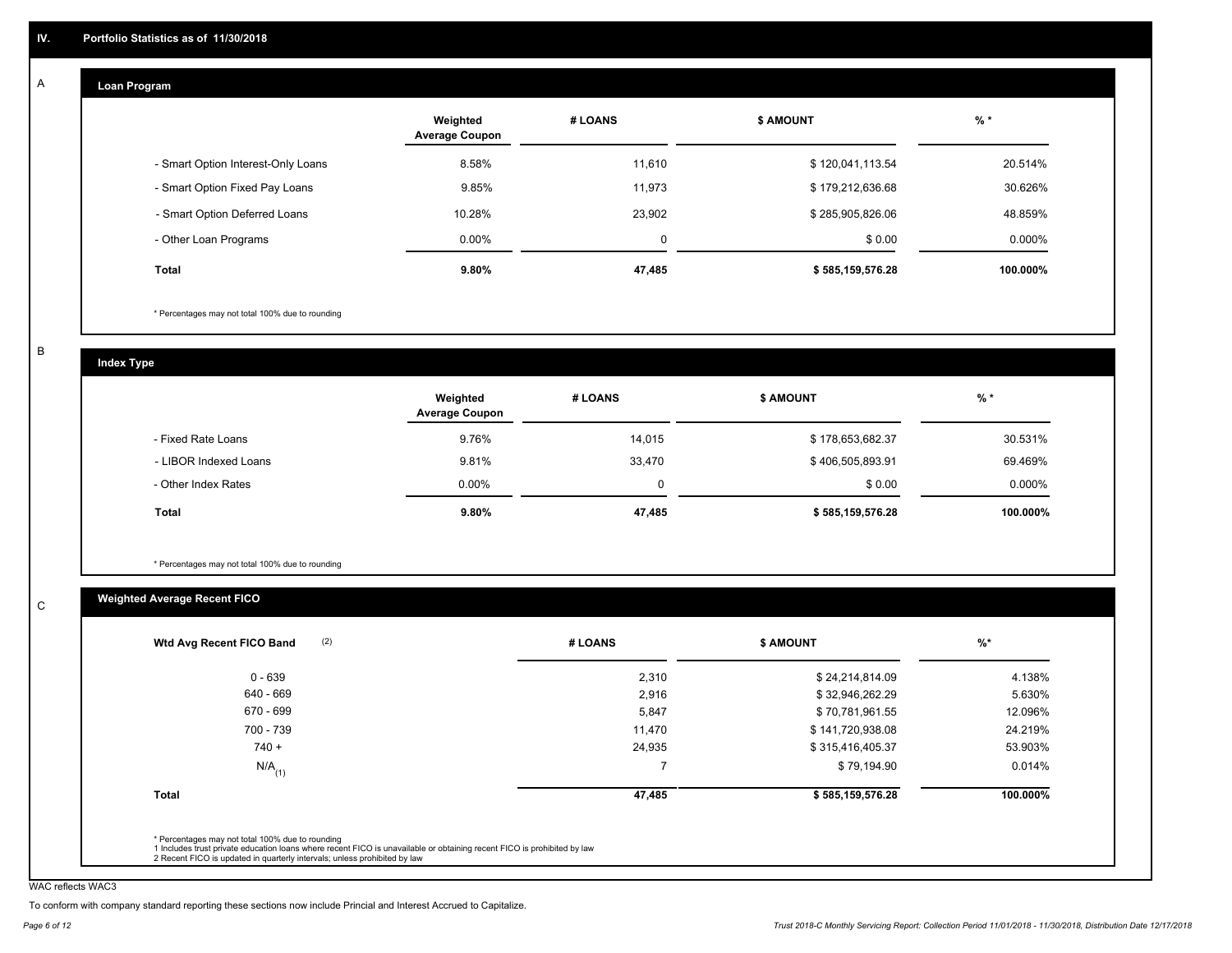| V. |       | 2018-C Reserve Account and Principal Distribution Calculations                   |                  |  |
|----|-------|----------------------------------------------------------------------------------|------------------|--|
| А. |       | <b>Reserve Account</b>                                                           |                  |  |
|    |       | Specified Reserve Account Balance                                                | \$1,508,827.00   |  |
|    |       | Actual Reserve Account Balance                                                   | \$1,508,827.00   |  |
| В. |       | <b>Principal Distribution Amount</b>                                             |                  |  |
|    | i.    | Class A Notes Outstanding                                                        | \$480,703,365.14 |  |
|    | ii.   | Pool Balance                                                                     | \$585,159,576.28 |  |
|    | iii.  | First Priority Principal Distribution Amount (i - ii)                            | \$0.00           |  |
|    | iv.   | Class A and B Notes Outstanding                                                  | \$520,703,365.14 |  |
|    | ν.    | First Priority Principal Distribution Amount                                     | \$0.00           |  |
|    | vi.   | Pool Balance                                                                     | \$585,159,576.28 |  |
|    | vii.  | Specified Overcollateralization Amount                                           | \$146,289,894.07 |  |
|    | viii. | Regular Principal Distribution Amount (if (iv > 0, (iv - v) - (vi - vii))        | \$81,833,682.93  |  |
|    | ix.   | Pool Balance                                                                     | \$585,159,576.28 |  |
|    | х.    | 10% of Initial Pool Balance                                                      | \$59,551,785.83  |  |
|    | xi.   | First Priority Principal Distribution Amount                                     | \$0.00           |  |
|    | xii.  | Regular Principal Distribution Amount                                            | \$81,833,682.93  |  |
|    | xiii. | Available Funds (after payment of waterfall items A through I)                   | \$0.00           |  |
|    | xiv.  | Additional Principal Distribution Amount (if (vi <= x,min(xiii, vi - xi - xii))) | \$0.00           |  |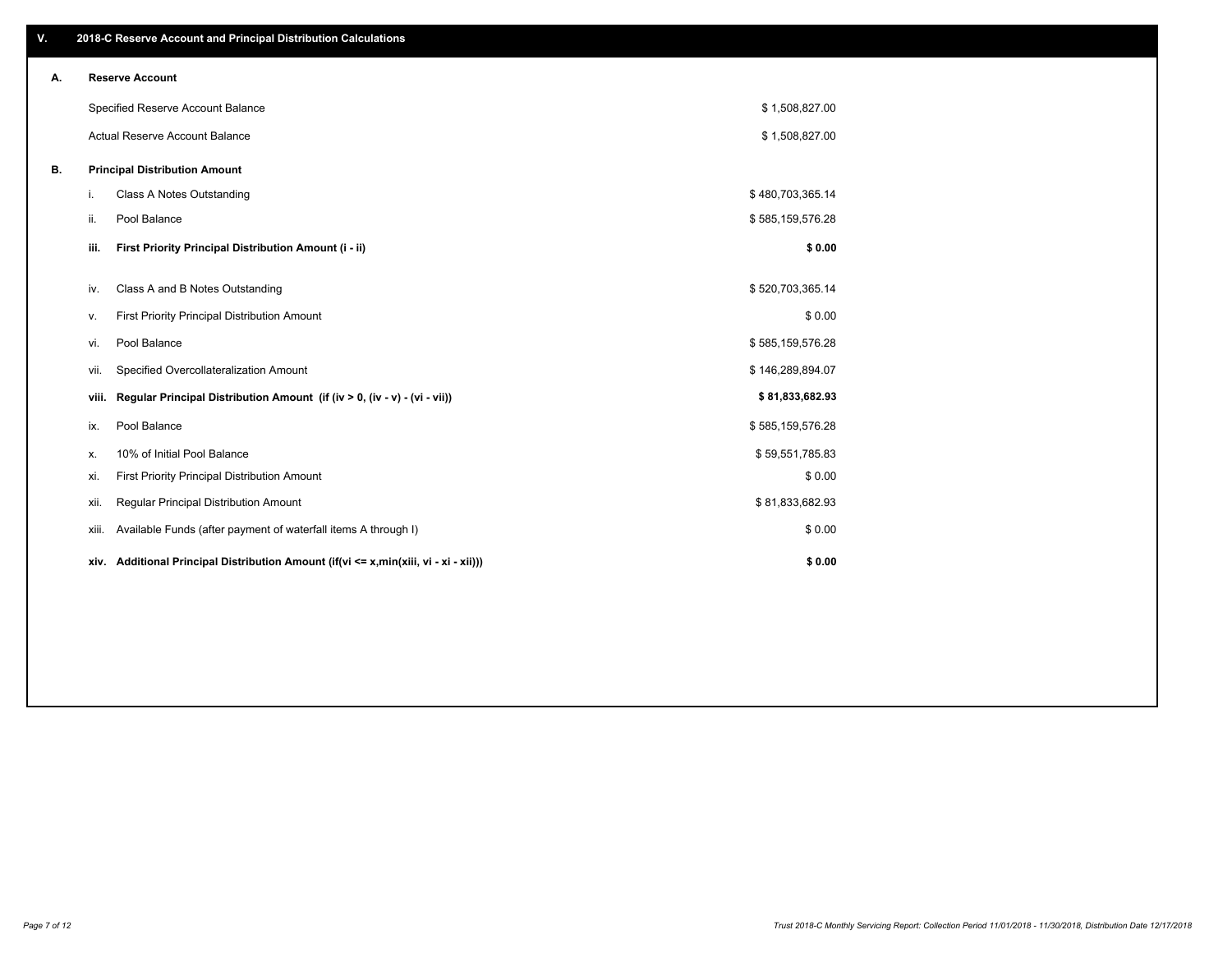|         |                                                                                                    | Paid                   | <b>Funds Balance</b>             |
|---------|----------------------------------------------------------------------------------------------------|------------------------|----------------------------------|
|         | <b>Total Available Funds</b>                                                                       |                        | \$8,249,663.32                   |
| A       | <b>Trustee Fees</b>                                                                                | \$25,875.00            | \$8,223,788.32                   |
| B       | <b>Servicing Fees</b>                                                                              | \$366,305.35           | \$7,857,482.97                   |
| C       | i. Administration Fees<br>ii. Unreimbursed Administrator Advances plus any Unpaid                  | \$8,333.00<br>\$0.00   | \$7,849,149.97<br>\$7,849,149.97 |
| D       | Class A Noteholders Interest Distribution Amount                                                   | \$1,312,012.62         | \$6,537,137.35                   |
| E<br>F. | <b>First Priority Principal Payment</b><br><b>Class B Noteholders Interest Distribution Amount</b> | \$0.00<br>\$133,333.33 | \$6,537,137.35<br>\$6,403,804.02 |
| G       | Reinstatement Reserve Account                                                                      | \$0.00                 | \$6,403,804.02                   |
| H       | Regular Principal Distribution                                                                     | \$6,403,804.02         | \$0.00                           |
|         | <b>Carryover Servicing Fees</b>                                                                    | \$0.00                 | \$0.00                           |
| J       | Additional Principal Distribution Amount                                                           | \$0.00                 | \$0.00                           |
| Κ       | Unpaid Expenses of Trustee                                                                         | \$0.00                 | \$0.00                           |
| L.<br>M | Unpaid Expenses of Administrator<br>Remaining Funds to the Residual Certificateholders             | \$0.00<br>\$0.00       | \$0.00<br>\$0.00                 |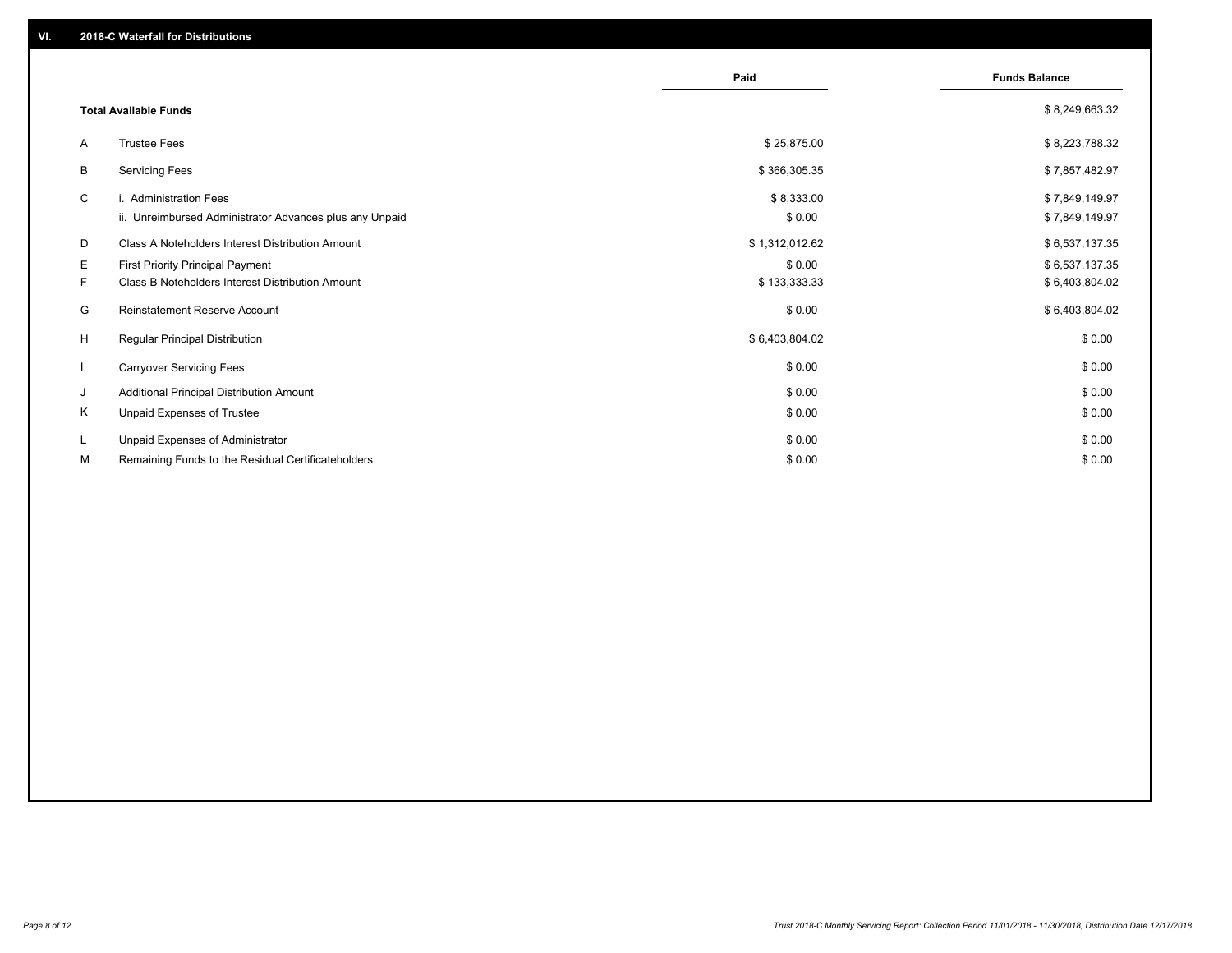| <b>Distribution Amounts</b>                                |                         |                         |                         |
|------------------------------------------------------------|-------------------------|-------------------------|-------------------------|
|                                                            | A1                      | A <sub>2</sub> A        | A <sub>2</sub> B        |
| Cusip/Isin                                                 | 78449QAA5               | 78449QAB3               | 78449QAC1               |
| <b>Beginning Balance</b>                                   | \$153,703,365.14        | \$219,000,000.00        | \$108,000,000.00        |
| Index                                                      | <b>LIBOR</b>            | <b>FIXED</b>            | <b>LIBOR</b>            |
| Spread/Fixed Rate                                          | 0.30%                   | 3.63%                   | 0.75%                   |
| Record Date (Days Prior to Distribution)                   | 1 NEW YORK BUSINESS DAY | 1 NEW YORK BUSINESS DAY | 1 NEW YORK BUSINESS DAY |
| Accrual Period Begin                                       | 11/15/2018              | 11/15/2018              | 11/15/2018              |
| <b>Accrual Period End</b>                                  | 12/17/2018              | 12/15/2018              | 12/17/2018              |
| Daycount Fraction                                          | 0.0888889               | 0.08333333              | 0.08888889              |
| Interest Rate*                                             | 2.60650%                | 3.63000%                | 3.05650%                |
| <b>Accrued Interest Factor</b>                             | 0.002316889             | 0.003025000             | 0.002716889             |
| <b>Current Interest Due</b>                                | \$356,113.62            | \$662,475.00            | \$293,424.00            |
| Interest Shortfall from Prior Period Plus Accrued Interest | $$ -$                   | $\mathsf{\$}$ -         | $$ -$                   |
| <b>Total Interest Due</b>                                  | \$356,113.62            | \$662,475.00            | \$293,424.00            |
| <b>Interest Paid</b>                                       | \$356,113.62            | \$662,475.00            | \$293,424.00            |
| Interest Shortfall                                         | $$ -$                   | $\frac{1}{2}$           | \$ -                    |
| <b>Principal Paid</b>                                      | \$6,403,804.02          | $$ -$                   | $$ -$                   |
| <b>Ending Principal Balance</b>                            | \$147,299,561.12        | \$219,000,000.00        | \$108,000,000.00        |
| Paydown Factor                                             | 0.036179684             | 0.000000000             | 0.000000000             |
| <b>Ending Balance Factor</b>                               | 0.832200910             | 1.000000000             | 1.000000000             |

\* Pay rates for Current Distribution. For the interest rates applicable to the next distribution date, please see https://www.salliemae.com/about/investors/data/SMBabrate.txt.

**VII. 2018-C Distributions**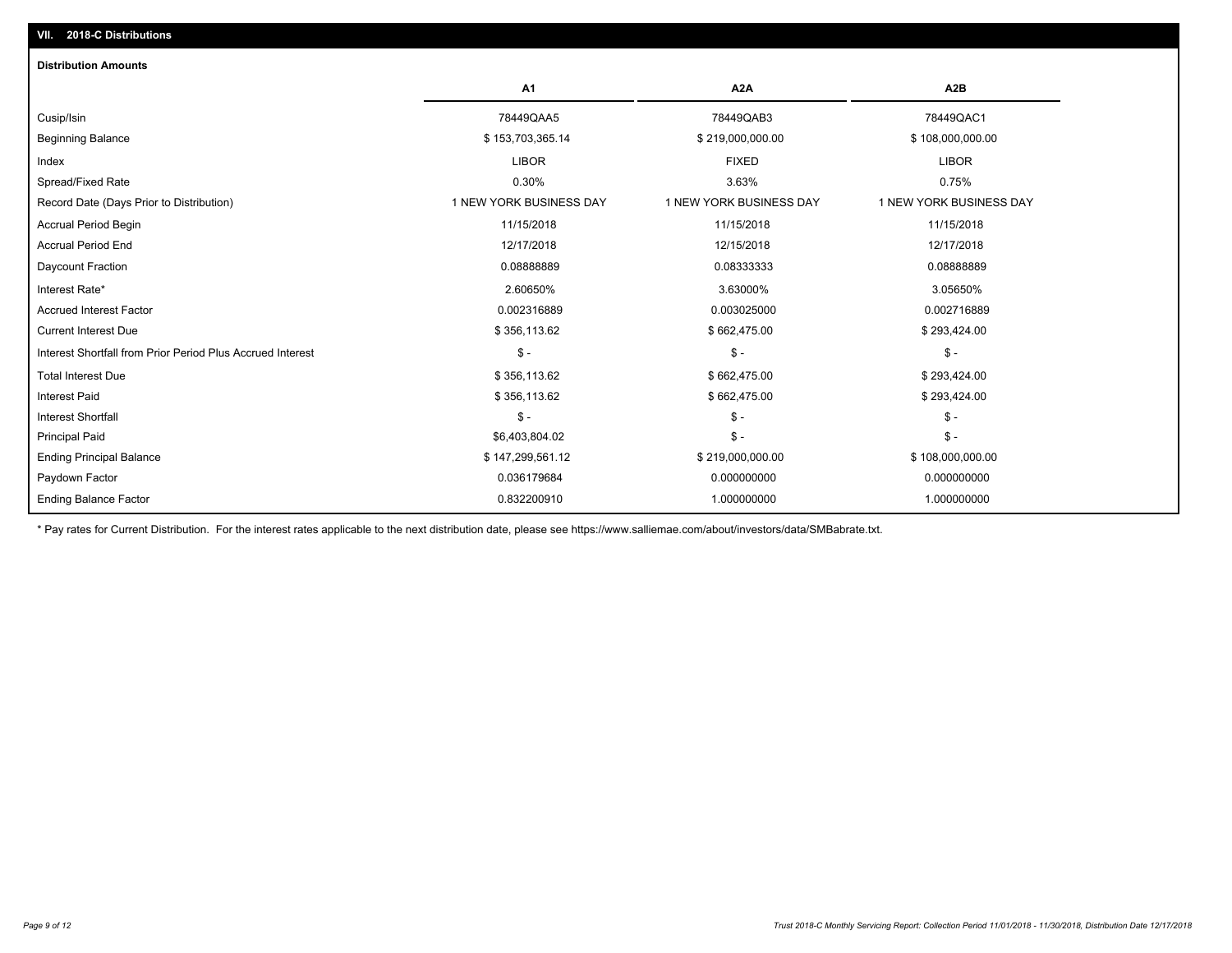| VII. 2018-C Distributions                                  |                         |
|------------------------------------------------------------|-------------------------|
| <b>Distribution Amounts</b>                                |                         |
|                                                            | в                       |
| Cusip/Isin                                                 | 78449QAD9               |
| <b>Beginning Balance</b>                                   | \$40,000,000.00         |
| Index                                                      | <b>FIXED</b>            |
| Spread/Fixed Rate                                          | 4.00%                   |
| Record Date (Days Prior to Distribution)                   | 1 NEW YORK BUSINESS DAY |
| Accrual Period Begin                                       | 11/15/2018              |
| <b>Accrual Period End</b>                                  | 12/15/2018              |
| Daycount Fraction                                          | 0.08333333              |
| Interest Rate*                                             | 4.00000%                |
| <b>Accrued Interest Factor</b>                             | 0.003333333             |
| <b>Current Interest Due</b>                                | \$133,333.33            |
| Interest Shortfall from Prior Period Plus Accrued Interest | $$ -$                   |
| <b>Total Interest Due</b>                                  | \$133,333.33            |
| Interest Paid                                              | \$133,333.33            |
| <b>Interest Shortfall</b>                                  | $$ -$                   |
| <b>Principal Paid</b>                                      | $$ -$                   |
| <b>Ending Principal Balance</b>                            | \$40,000,000.00         |
| Paydown Factor                                             | 0.000000000             |
| <b>Ending Balance Factor</b>                               | 1.000000000             |

\* Pay rates for Current Distribution. For the interest rates applicable to the next distribution date, please see https://www.salliemae.com/about/investors/data/SMBabrate.txt.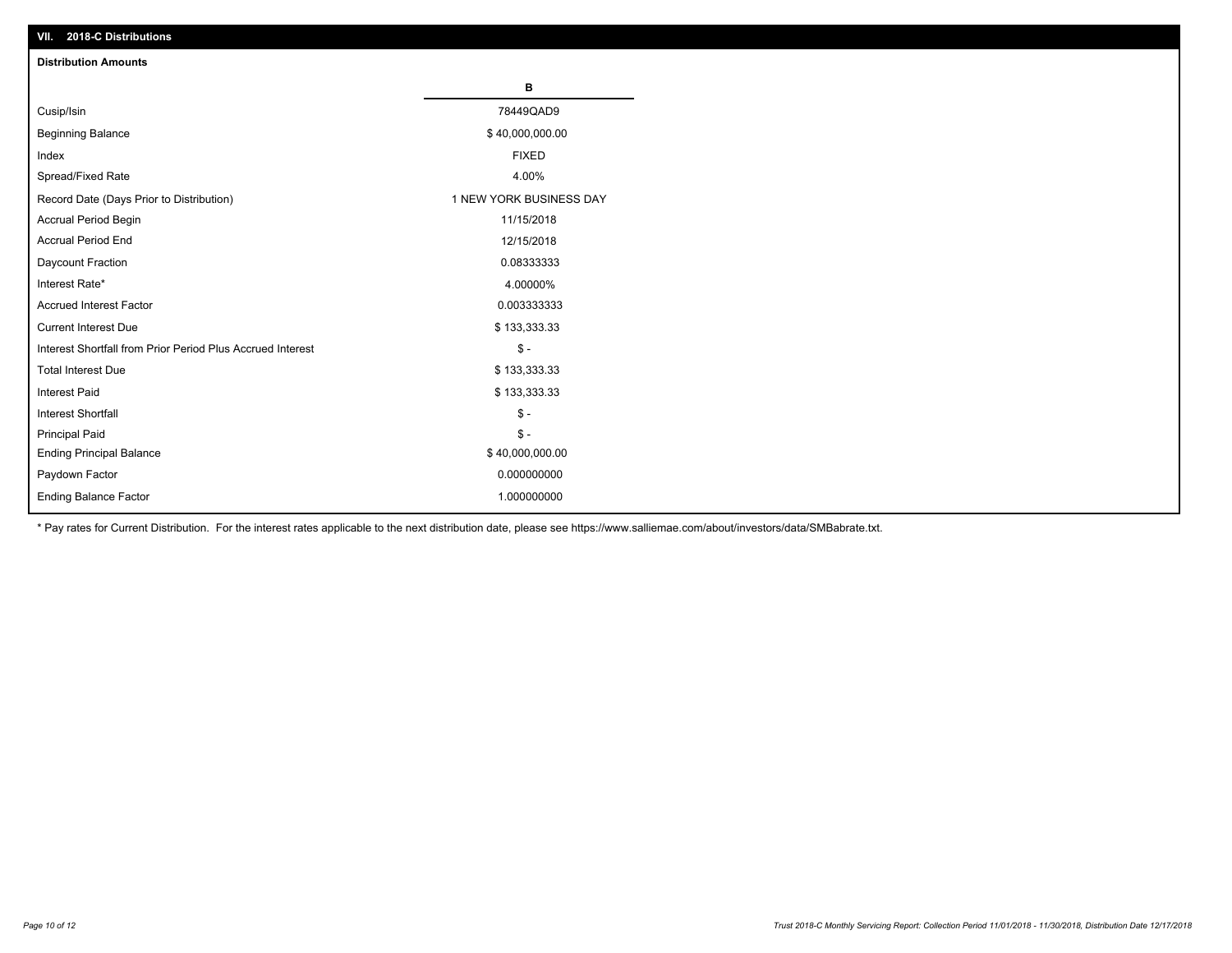### **Since Issued Total CPR**

$$
\text{total CPR} = 1 - \left(\frac{APB}{PPB}\right)^{\left(\frac{12}{MSC}\right)}
$$

APB = Actual period-end Pool Balance PPB = Projected period-end Pool Balance assuming no prepayments and no defaults Pool Balance = Sum(Principal Balance + Interest Accrued to Capitalize Balance) MSC = Months Since Cut-Off

#### **Since-Issued Total Constant Prepayment Rate (CPR)**

Since-Issued Total CPR measures prepayments, both voluntary and involuntary, for a trust student loan pool over the life of a transaction. For each trust distribution, the actual month-end pool balance is compared against a month-end pool balance originally projected at issuance assuming no prepayments and defaults. For purposes of Since-Issued Total CPR calculations, projected period end pool balance assumes in-school status loans have up to a six month grace period before moving to repayment, grace status loans remain in grace status until their status end date and then to move to full principal and interest repayment, loans subject to interim interest or fixed payments during their in-school and grace period continue paying interim interest or fixed payments until full principal and interest repayment begins, all other trust loans are in full principal and interest repayment status, and that no trust loan in full principal and interest repayment moves from full principal and interest repayment status to any other status.

### **Weighted Average Coupon**

*WAC1 = APB* ((*CIR*)\*(*APB*))

*WAC2 = APB*



APB = Actual period-end Pool Balance

CIR = Average of the Contractual Interest Rate (1)

APCL = Average of the Applicable Interest Rate (2)

ACTL = Average of the Actual Interest Rate (3)

#### **Weighted Average Coupon (WAC)**

(1) Contractual Interest Rate represents the interest rate indicated in the Promissory Note

(2) Appliclable Interest Rate represents the interest rate after rate reductions, if applicable, are applied

(3) Actual Interest Rate represents the interest rate when borrower incentive programs and rate reductions, if applicable, are applied